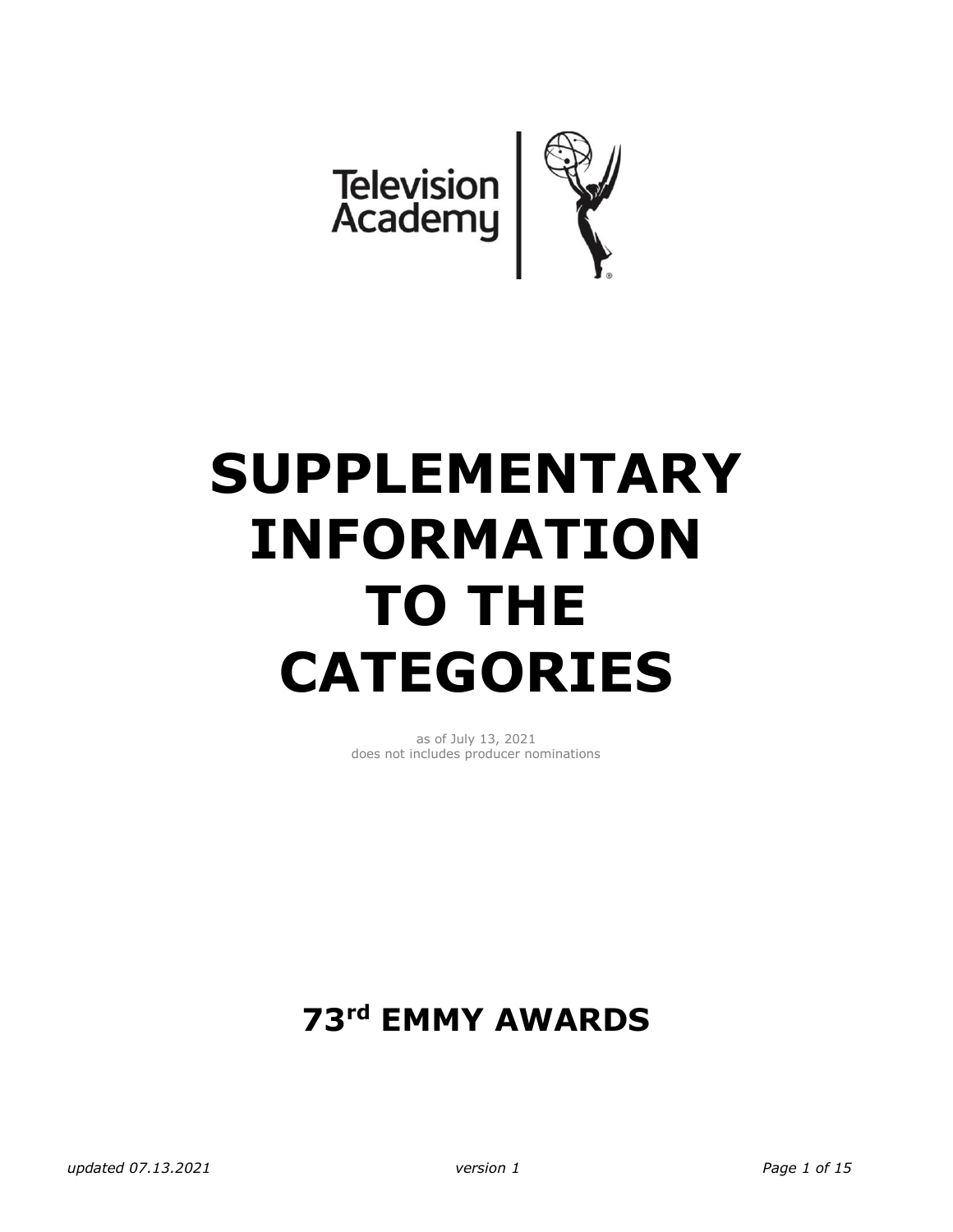# **OUTSTANDING LEAD ACTOR IN A DRAMA SERIES**

#### **JONATHAN MAJORS,** *LOVECRAFT COUNTRY*, HBO This is Jonathan's first Emmy nomination

#### **JOSH O'CONNOR,** *THE CROWN*, NETFLIX

This is Josh's first Emmy nomination

#### **RENÉ-JEAN PAGE,** *BRIDGERTON*, NETFLIX

This is René-Jean's first Emmy nomination

#### **BILLY PORTER**, *POSE,* FX NETWORKS

2021 - Outstanding Lead Actor In A Drama Series, *Pose*

2020 – Outstanding Lead Actor In A Drama Series, *Pose*

#### **2019 – Outstanding Lead Actor In A Drama Series,** *Pose*

Total: 3 nominations, 1 win

#### **MATTHEW RHYS,** *PERRY MASON*, HBO

2021 - Outstanding Lead Actor In A Drama Series, *Perry Mason*

#### **2018 – Outstanding Lead Actor In A Drama Series,** *The Americans*

- 2017 Outstanding Lead Actor In A Drama Series, *The Americans*
- 2017 Outstanding Guest Actor In A Comedy Series*, Girls*
- 2016 Outstanding Lead Actor In A Drama Series, *The Americans*
- TOTAL: 5 nominations, 1 win

#### **STERLING K. BROWN**, *THIS IS US*, NBC

- 2021 Outstanding Lead Actor In A Drama Series, *This Is Us*
- 2021 Outstanding Narrator, *Lincoln: Divided We Stand*
- 2020 Outstanding Lead Actor In A Drama Series, *This Is Us*
- 2020 Outstanding Supporting Actor In A Comedy Series, *The Marvelous Mrs. Maisel*
- 2019 Outstanding Lead Actor In A Drama Series, *This Is Us*
- 2018 Outstanding Lead Actor In A Drama Series, *This Is Us*
- 2018 Outstanding Guest Actor In A Comedy Series*, Brooklyn Nine-Nine*

#### **2017 – Outstanding Lead Actor In A Drama Series,** *This Is Us*

**2016 – Outstanding Supporting Actor In A Drama Series,** *The People v. O.J. Simpson: American Crime Story* Total: 9 nominations, 2 wins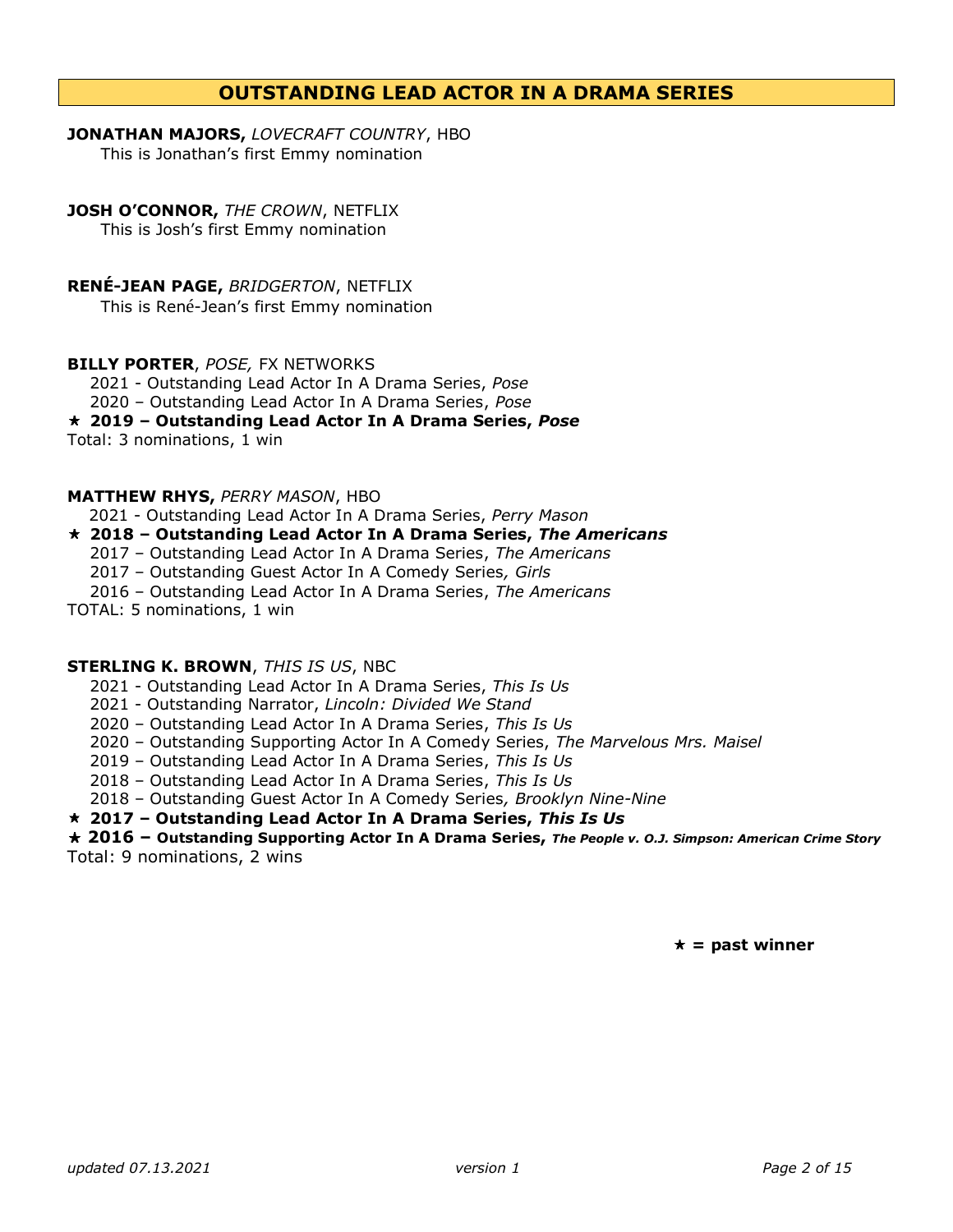# **OUTSTANDING LEAD ACTRESS IN A DRAMA SERIES**

#### **UZO ADUBA**, *IN TREAMTMENT,* HBO

2021 - Outstanding Lead Actress In A Drama Series, *In Treatment*

- **2020 - Outstanding Supporting Actress In A Limited Series Or Movie,** *Mrs. America*
- 2017 Outstanding Supporting Actress In A Drama Series, *Orange Is The New Black*
- **2015 - Outstanding Supporting Actress In A Drama Series,** *Orange Is The New Black*

**2014 - Outstanding Guest Actress In A Comedy Series,** *Orange Is The New Black*

Total: 5 nominations, 3 wins

#### **OLIVIA COLMAN**, *THE CROWN,* NETFLIX

- 2021 Outstanding Lead Actress In A Drama Series, *The Crown*
- 2020 Outstanding Lead Actress In A Drama Series, *The Crown*
- 2019 Outstanding Supporting Actress In A Comedy Series, *Fleabag*
- 2016 Outstanding Supporting Actress In A Limited Series Or Movie, *The Night Manager*

Total: 4 nominations, 0 wins

#### **EMMA CORRIN**, *THE CROWN,* NETFLIX

This is Emma's first Emmy nomination

### **ELISABETH MOSS**, *THE HANDMAID'S TALE,* HULU

2021 – Outstanding Lead Actress In A Drama Series, *The Handmaid's Tale*

- 2020 Outstanding Drama Series, The Handmaid's Tale
- 2018 *-* Outstanding Drama Series, *The Handmaid's Tale*
- 2018 Outstanding Lead Actress In A Drama Series, *The Handmaid's Tale*
- **2017 – Outstanding Drama Series,** *The Handmaid's Tale*

#### **2017 – Outstanding Lead Actress In A Drama Series,** *The Handmaid's Tale*

- 2015 Outstanding Lead Actress In A Drama Series, *Mad Men*
- 2013 Outstanding Lead Actress In A Drama Series, *Mad Men*
- 2013 Outstanding Lead Actress In A Miniseries Or Movie, *Top Of The Lake*
- 2012 Outstanding Lead Actress In A Drama Series, *Mad Men*
- 2011 Outstanding Lead Actress In A Drama Series, *Mad Men*
- 2010 Outstanding Supporting Actress In A Drama Series, *Mad Men*
- 2009 Outstanding Lead Actress In A Drama Series, *Mad Men*

Total: 13 nominations, 2 wins

### **MJ RODRIGUEZ**, *POSE,* FX NETWORKS

This is Mj's first Emmy nomination

#### **JURNEE SMOLLETT**, *LOVECRAFT COUNTRY,* HBO

This is Jurnee's first Emmy nomination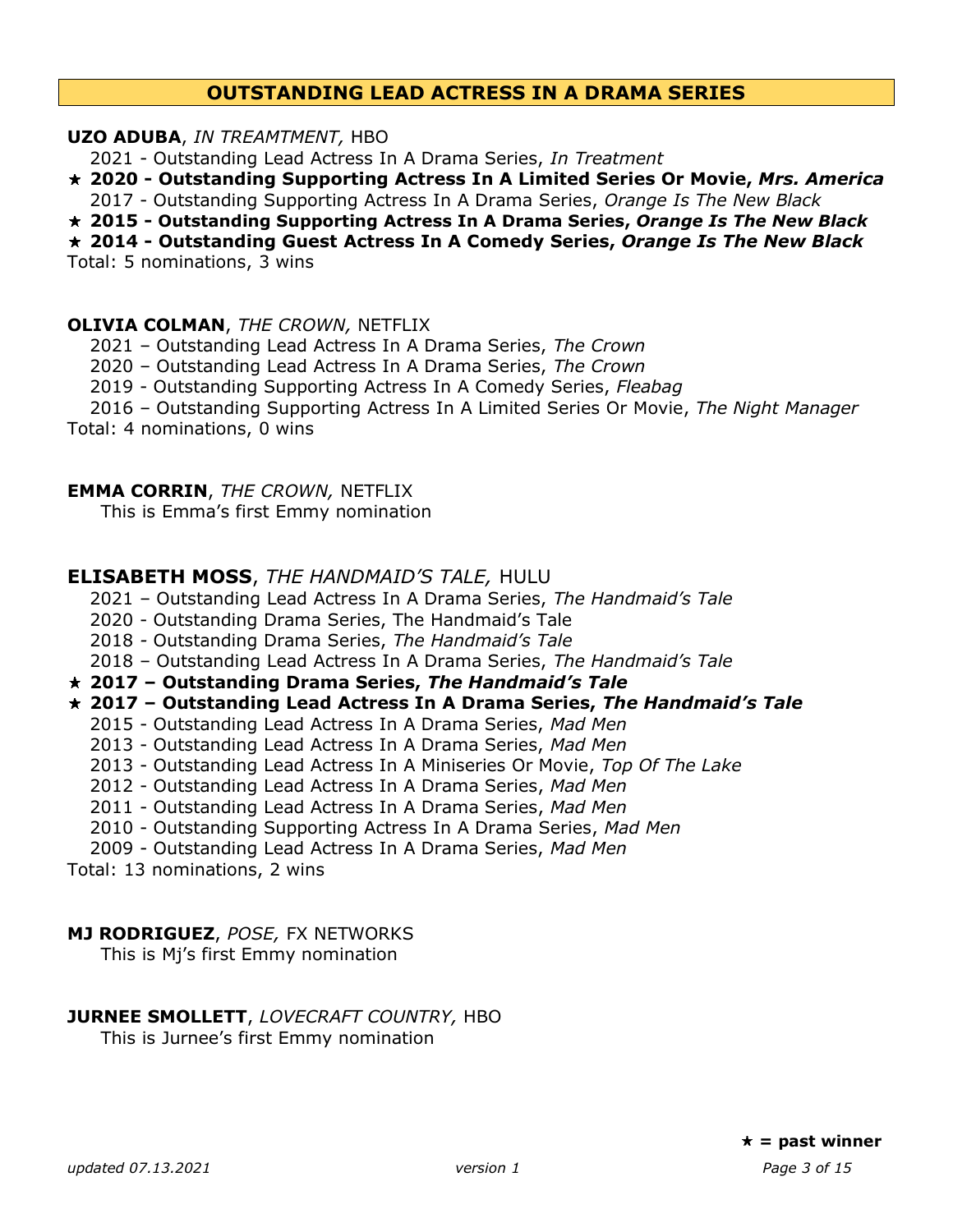# **OUTSTANDING LEAD ACTOR IN A LIMITED OR ANTHOLOGY SERIES OR MOVIE**

# **PAUL BETTANY**, *WANDAVISION*, DISNEY+

This is Paul's first Emmy nomination

# **HUGH GRANT**, *THE UNDOING*, HBO

2021 – Outstanding Lead Actor In A Limited Or Anthology Series Or Movie, *The Undoing*

2019 – Outstanding Lead Actor In A Limited Series Or Movie, *A Very English Scandal*

Total: 2 nominations, 0 wins

# **EWAN MCGREGOR**, *HALSTON*, NETFLIX

2021 – Outstanding Lead Actor In A Limited Or Anthology Series Or Movie, *Halston*

2017 – Outstanding Narrator, *Wild Scotland*

2017 – Outstanding Lead Actor In A Limited Series Or Movie, *Fargo*

1997 – Outstanding Guest Actor In A Drama Series, *ER*

Total: 4 nominations, 0 wins

# **LIN-MANUEL MIRANDA**, *HAMILTON*, DISNEY+

2021 – Outstanding Lead Actor In A Limited Or Anthology Series Or Movie, *Hamilton*

2019 – Outstanding Limited Series, *Fosse/Verdon*

2018 – Outstanding Guest Actor In A Comedy Series, *Curb Your Enthusiasm*

2017 – Outstanding Guest Actor In A Comedy Series, *Saturday Night Live*

# **2014 – Outstanding Original Music And Lyrics,** *67th Annual Tony Awards* Total: 5 nominations, 1 win

# **LESLIE ODOM, JR.**, *HAMILTON*, DISNEY+

2021 – Outstanding Lead Actor In A Limited Or Anthology Series Or Movie, *Hamilton* 2020 – Outstanding Character Voice-Over Performance, *Central Park* Total: 2 nominations, 0 wins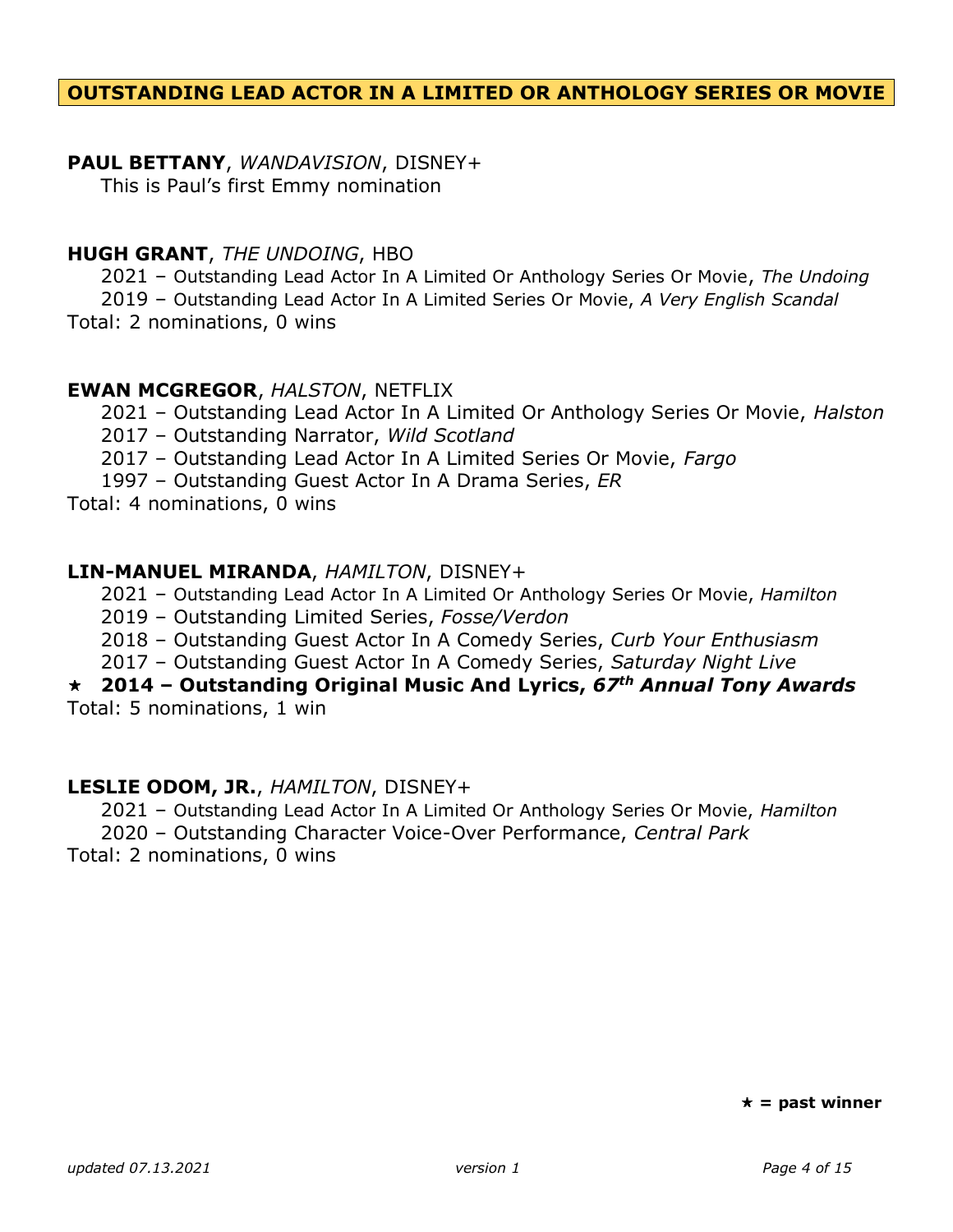#### **OUTSTANDING LEAD ACTRESS IN A LIMITED OR ANTHOLOGY SERIES OR MOVIE**

# **MICHAELA COEL**, *I MAY DESTROY YOU*, HBO

This is Michaela's first Emmy nomination (also nominated for directing and writing for I May Destroy You)

# **CYNTHIA ERIVO**, *GENIUS: ARETHA*, NATIONAL GEOGRAPHIC

This is Erivo's first Emmy nomination

### **ELIZABETH OLSEN**, *WANDAVISION*, DISNEY+

This is Elizabeth's first Emmy nomination

### **ANYA TAYLOR-JOY**, *THE QUEEN'S GAMBIT*, NETFLIX

This is Anya's first Emmy nomination

#### **KATE WINSLET**, *MARE OF EASTTOWN,* HBO

2021 – Outstanding Lead Actress In A Limited Or Anthology Series Or Movie, *Mare Of Easttown*

**2011 – Outstanding Lead Actress In A Miniseries Or Movie,** *Mildred Pierce* 2006 – Outstanding Guest Actress In A Comedy Series, *Extras* Total: 3 nominations, 1 win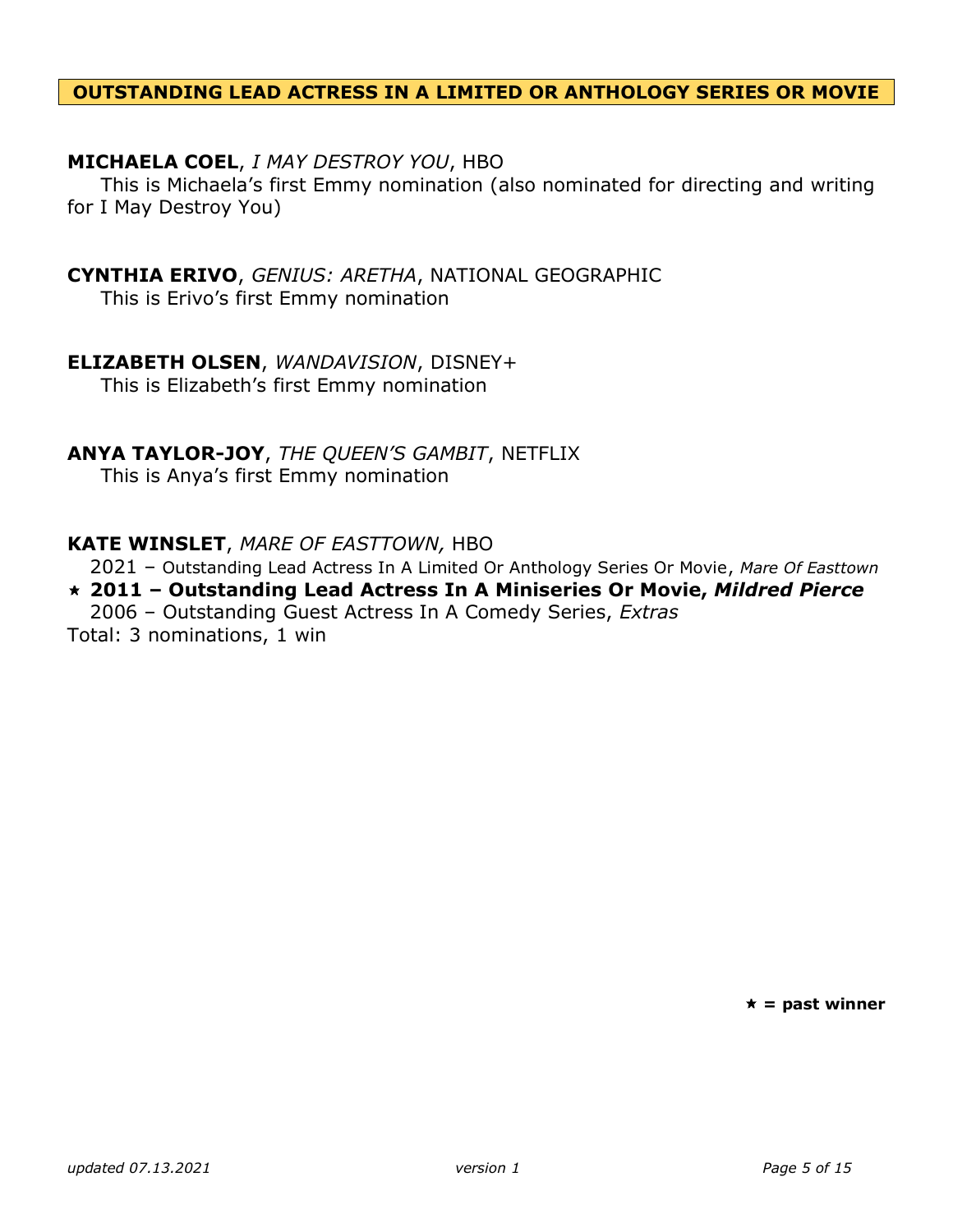# **OUTSTANDING LEAD ACTOR IN A COMEDY SERIES**

#### **ANTHONY ANDERSON,** *BLACK-ISH*, ABC

- 2021 Outstanding Lead Actor In A Comedy Series, *black-ish*
- 2020 Outstanding Lead Actor In A Comedy Series, *black-ish*
- 2019 Outstanding Lead Actor In A Comedy Series, *black-ish*
- 2018 Outstanding Lead Actor In A Comedy Series, *black-ish*
- 2018 Outstanding Comedy Series, *black-ish*
- 2017 Outstanding Comedy Series, *black-ish*
- 2017 Outstanding Lead Actor In A Comedy Series, *black-ish*
- 2016 Outstanding Lead Actor In A Comedy Series, *black-ish*
- 2016 Outstanding Comedy Series, *black-ish*
- 2015 Outstanding Lead Actor In A Comedy Series, *black-ish*

Total: 10 nominations, 0 wins

# **MICHAEL DOUGLAS**, *THE KOMINSKY METHOD*, NETFLIX

- 2021 Outstanding Lead Actor In A Comedy Series, *The Kominsky Method*
- 2020 Outstanding Lead Actor In A Comedy Series, *The Kominsky Method*
- 2020 Outstanding Comedy Series*, The Kominsky Method*
- 2019 Outstanding Lead Actor In A Comedy Series, *The Kominsky Method*

### **2013 – Outstanding Lead Actor In A Miniseries Or A Movie,** *Behind The Candlebra*

- 2002 Outstanding Guest Actor In A Comedy Series, *Will & Grace*
- 1976 Outstanding Performance By A Supporting Actor In A Drama Series, *The Streets Of San Francisco*
- 1975 Outstanding Performance By A Supporting Actor In A Drama Series, *The Streets Of San Francisco*
- 1974 Outstanding Performance By A Supporting Actor In A Drama Series, *The Streets Of San Francisco*

Total: 9 nominations, 1 win

# **WILLIAM H. MACY,** *SHAMELESS,* SHOWTIME

- 2021 Outstanding Lead Actor In A Comedy Series, *Shameless*
- 2018 Outstanding Lead Actor In A Comedy Series, *Shameless*
- 2017 Outstanding Lead Actor In A Comedy Series, *Shameless*
- 2016 Outstanding Lead Actor In A Comedy Series, *Shameless*
- 2015 Outstanding Lead Actor In A Comedy Series, *Shameless*
- 2014 Outstanding Lead Actor In A Comedy Series, *Shameless*
- 2007 Outstanding Lead Actor In A Miniseries Or A Movie, *Nightmares & Dreamscapes: From The Stories Of Stephen King (Umney's Last Case)*
- 2005 Outstanding Lead Actor In A Miniseries Or A Movie, *The Wool Cap*
- 2005 Outstanding Made For Television Movie, *The Wool Cap*
- 2004 Outstanding Supporting Actor In A Miniseries Or A Movie, *Stealing Sinatra*
- **2003 - Outstanding Lead Actor In A Miniseries Or A Movie,** *Door To Door*
- **2003 - Outstanding Writing For A Miniseries, Movie Or A Dramatic Special,** *Door To Door* 2000 - Outstanding Lead Actor In A Miniseries Or Movie, *A Slight Case Of Murder*
	- 2000 Outstanding Guest Actor In A Comedy Series, *Sports Night*
	- 1997 Outstanding Guest Actor In A Drama Series, *ER*
- Total: 15 nominations, 2 wins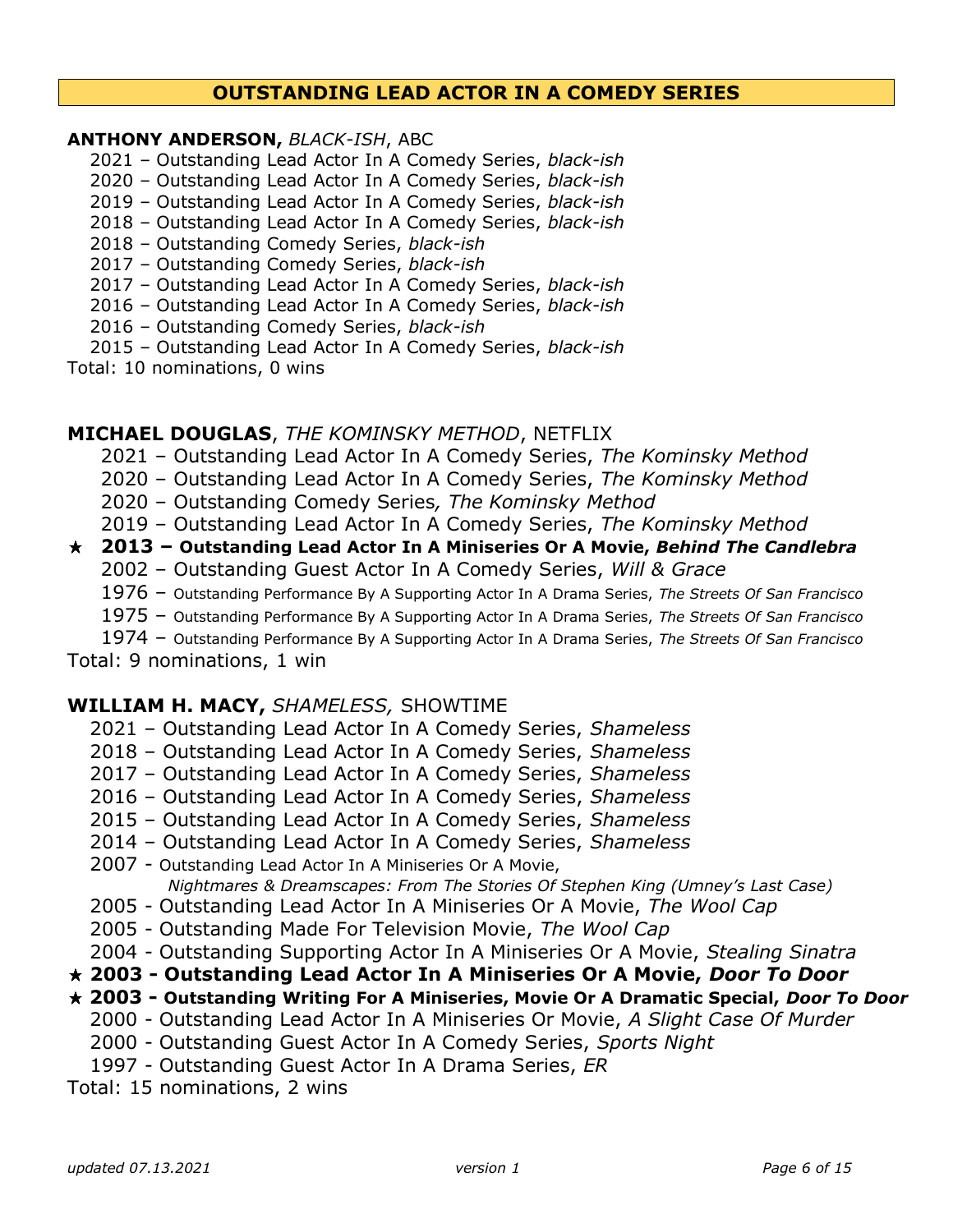# **JASON SUDEIKIS**, *TED LASSO*, APPLE TV+

This is Jason's first Emmy nomination (also nominated for writing for Ted Lasso)

# **KENAN THOMPSON**, *KENAN*, NBC

2021 – Outstanding Lead Actor In A Comedy Series, *Kenan*

2021 – Outstanding Supporting Actor In A Comedy Series, *Saturday Night Live*

# 2020 – Outstanding Supporting Actor In A Comedy Series, *Saturday Night Live*

# **2018 – Outstanding Original Music And Lyrics***, Saturday Night Live* 2018 – Outstanding Supporting Actor In A Comedy Series, *Saturday Night Live*

2017 – Outstanding Original Music And Lyrics*, Saturday Night Live*

Total: 6 nominations, 1 win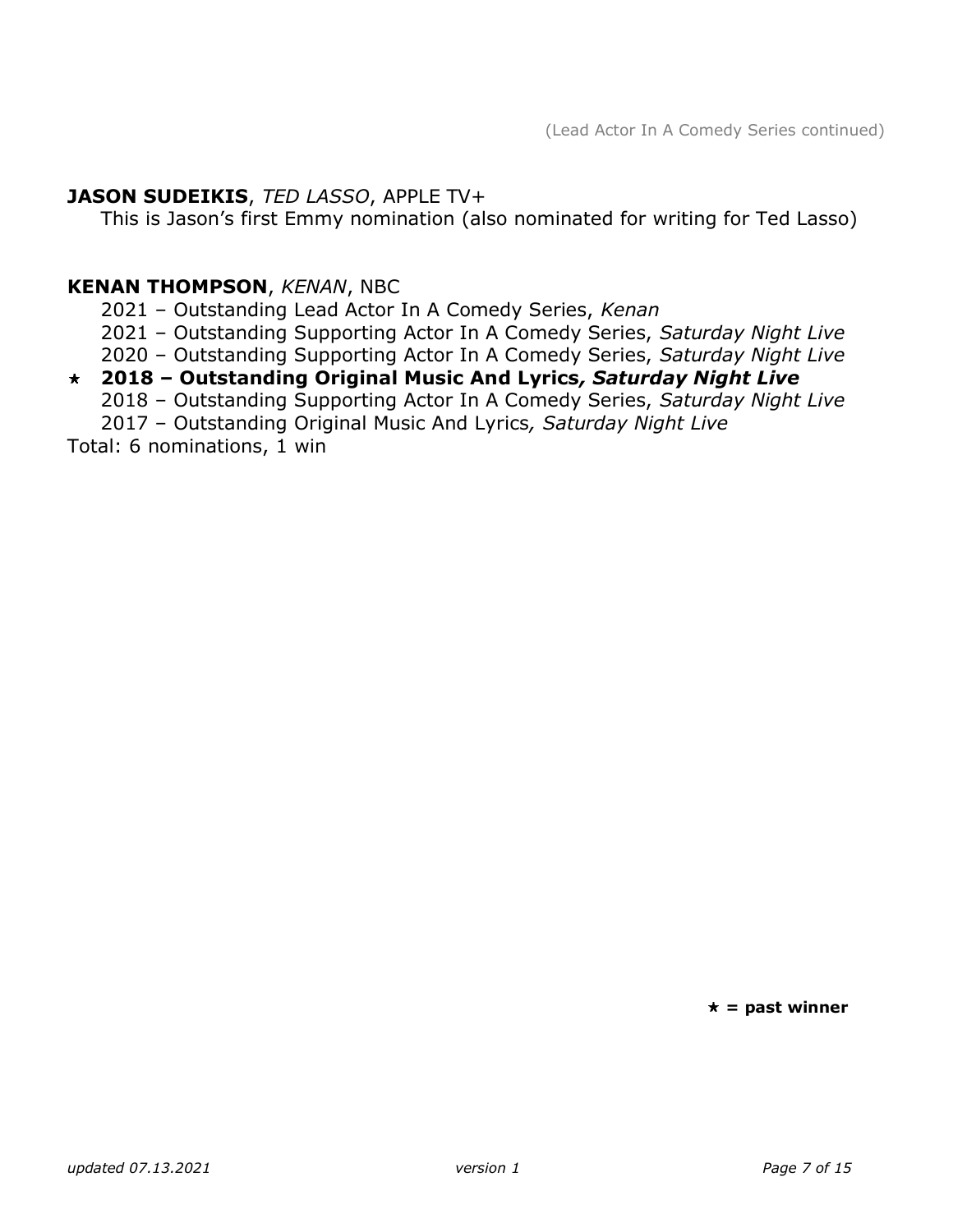# **OUTSTANDING LEAD ACTRESS IN A COMEDY SERIES**

#### **AIDY BRYANT**, *SHRILL*, HULU

2021 – Outstanding Lead Actress In A Comedy Series, *Shrill*

2021 - Outstanding Supporting Actress In A Comedy Series*, Saturday Night Live*

2018 – Outstanding Supporting Actress In A Comedy Series, *Saturday Night Live*

2014 – Outstanding Original Music And Lyrics, *Saturday Night Live*

Total: 4 nominations, 0 wins

#### **KALEY CUOCO**, *THE FLIGHT ATTENDANT*, HBO MAX

This is Kaley's first Emmy nomination

#### **ALLISON JANNEY,** *MOM*, CBS

2021 – Outstanding Lead Actress In A Comedy Series, *Mom*

- 2018 Outstanding Lead Actress In A Comedy Series, *Mom*
- 2017 Outstanding Lead Actress In A Comedy Series, *Mom*
- 2016 Outstanding Guest Actress In A Drama Series, *Masters Of Sex*
- 2016 Outstanding Supporting Actress In A Comedy Series, *Mom*
- 2015 Outstanding Guest Actress In A Drama Series, *Masters Of Sex*
- **2015 - Outstanding Supporting Actress In A Comedy Series,** *Mom*
- **2014 - Outstanding Guest Actress In A Drama Series,** *Masters Of Sex*
- **2014 - Outstanding Supporting Actress In A Comedy Series,** *Mom* 2006 – Outstanding Lead Actress In A Drama Series, *The West Wing*
- **2004 – Outstanding Lead Actress In A Drama Series,** *The West Wing* 2003 – Outstanding Lead Actress In A Drama Series, *The West Wing*
- **2002 – Outstanding Lead Actress In A Drama Series,** *The West Wing*
- **2001 – Outstanding Supporting Actress In A Drama Series,** *The West Wing*
- **2000 – Outstanding Supporting Actress In A Drama Series,** *The West Wing*

Total: 15 nominations, 7 wins

#### **TRACEE ELLIS ROSS**, *BLACK-ISH*, ABC

- 2021 Outstanding Lead Actress In A Comedy Series, *black-ish*
- 2020 Outstanding Lead Actress In A Comedy Series, *black-ish*
- 2018 Outstanding Lead Actress In A Comedy Series, *black-ish*
- 2017 Outstanding Lead Actress In A Comedy Series, *black-ish*
- 2016 Outstanding Lead Actress In A Comedy Series, *black-ish*

Total: 5 nominations, 0 wins

### **JEAN SMART**, *HACKS*, HBO MAX

- 2021 Outstanding Lead Actress In A Comedy Series, *Hacks*
- 2021 Outstanding Supporting Actress In A Limited Or Anthology Series Or Movie, *Mare Of Easttown*
- 2020 Outstanding Supporting Actress In A Limited Series Or Movie, *Watchmen*
- 2016 Outstanding Supporting Actress In A Limited Series Or Movie, *Fargo*
- 2012 Outstanding Guest Actress In A Drama Series, *Harry's Law*

### **2008 – Outstanding Supporting Actress In A Comedy Series,** *Samantha Who?*

- 2007 Outstanding Guest Actress In A Drama Series, *24*
- 2006 Outstanding Supporting Actress In A Drama Series, *24*
- 2001 Outstanding Guest Actress In A Drama Series, *The District*
- **2001 – Outstanding Guest Actress In A Comedy Series,** *Frasier*
- **2000 – Outstanding Guest Actress In A Comedy Series,** *Frasier*

Total: 11 nominations, 3 wins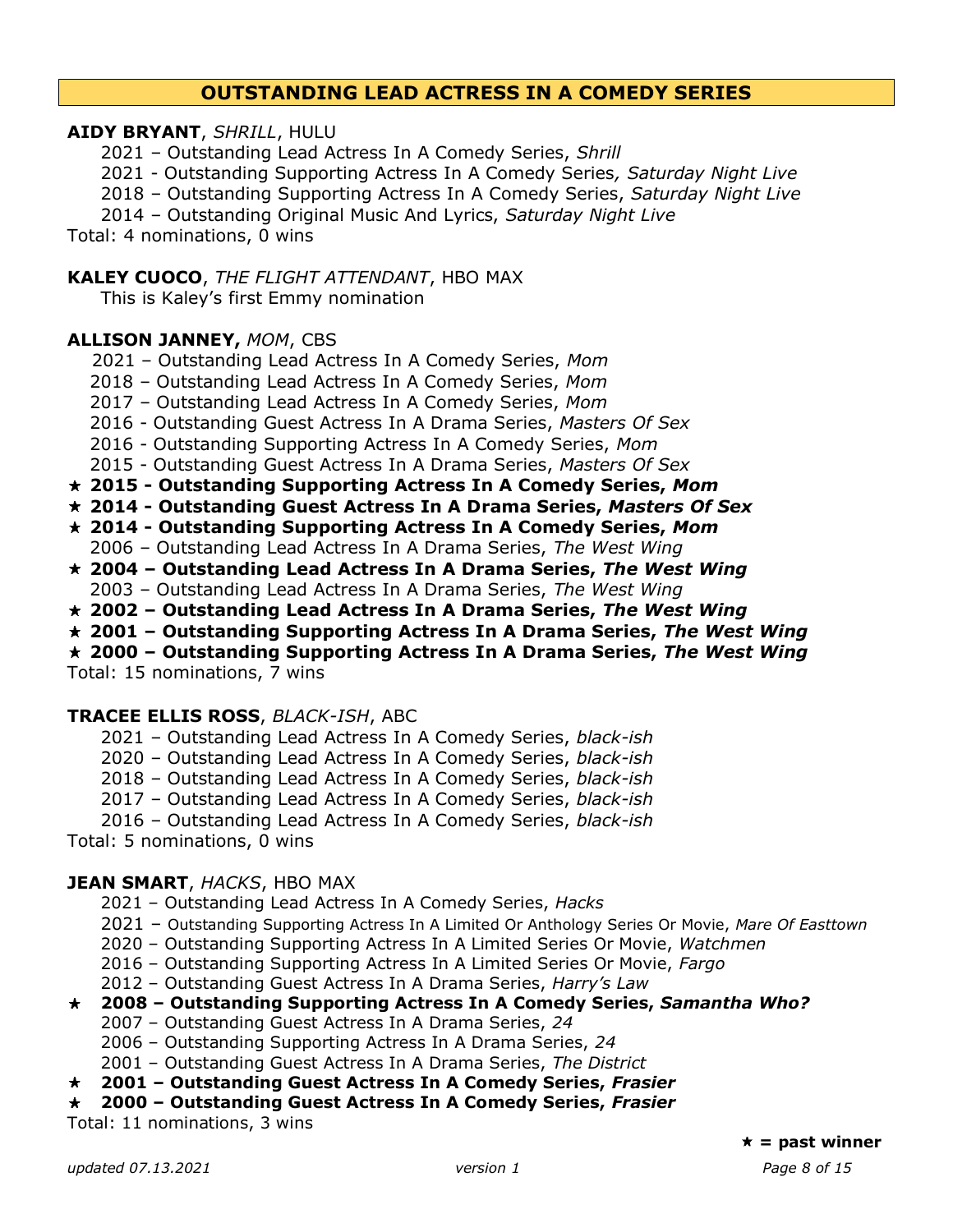# **OUTSTANDING COMPETITION PROGRAM**

# *THE AMAZING RACE*, CBS

First eligible year: 2002 Year(s) nominated in Outstanding Reality-Competition Program: 2003, 2004, 2005, 2006, 2007, 2008, 2009, 2010, 2011, 2012, 2013, 2014, 2015, 2016, 2017, 2018, 2019, 2021 Year(s) won as Outstanding Reality-Competition Program: 2003, 2004, 2005, 2006, 2007, 2008, 2009, 2011, 2012, 2014 Nominations this year: 4 Total: 85 nominations, 15 wins

#### *NAILED IT!*, NETFLIX

First eligible year: 2018 Year(s) nominated in Outstanding Reality-Competition Program: 2019, 2020, 2021 Nominations this year: 2 Total: 5 nominations, 0 wins

### *RUPAUL'S DRAG RACE*, VH1

First eligible year: 2009 Year(s) nominated in Outstanding Reality-Competition Program: 2017, 2018, 2019, 2020 Year(s) won as Outstanding Reality-Competition Program: 2018, 2019, 2020 Nomination this year: 9 Total: 48 nominations, 19 wins

### *TOP CHEF*, BRAVO

First eligible year: 2006 Year(s) nominated in Outstanding Reality-Competition Program: 2007, 2008, 2009, 2010, 2011, 2012, 2013, 2014, 2015, 2016, 2017, 2018, 2019, 2020, 2021 Year(s) won as Outstanding Reality-Competition Program: 2010 Nominations this year: 5 Total: 37 nominations, 2 wins

### *THE VOICE,* NBC

First eligible year: 2011 Year(s) nominated in Outstanding Reality-Competition Program: 2012, 2013, 2014, 2015, 2016, 2017, 2018, 2019, 2020, 2021 Year(s) won as Outstanding Reality-Competition Program: 2013, 2015, 2016, 2017 Nominations this year: 7 Total: 68 nominations, 7 wins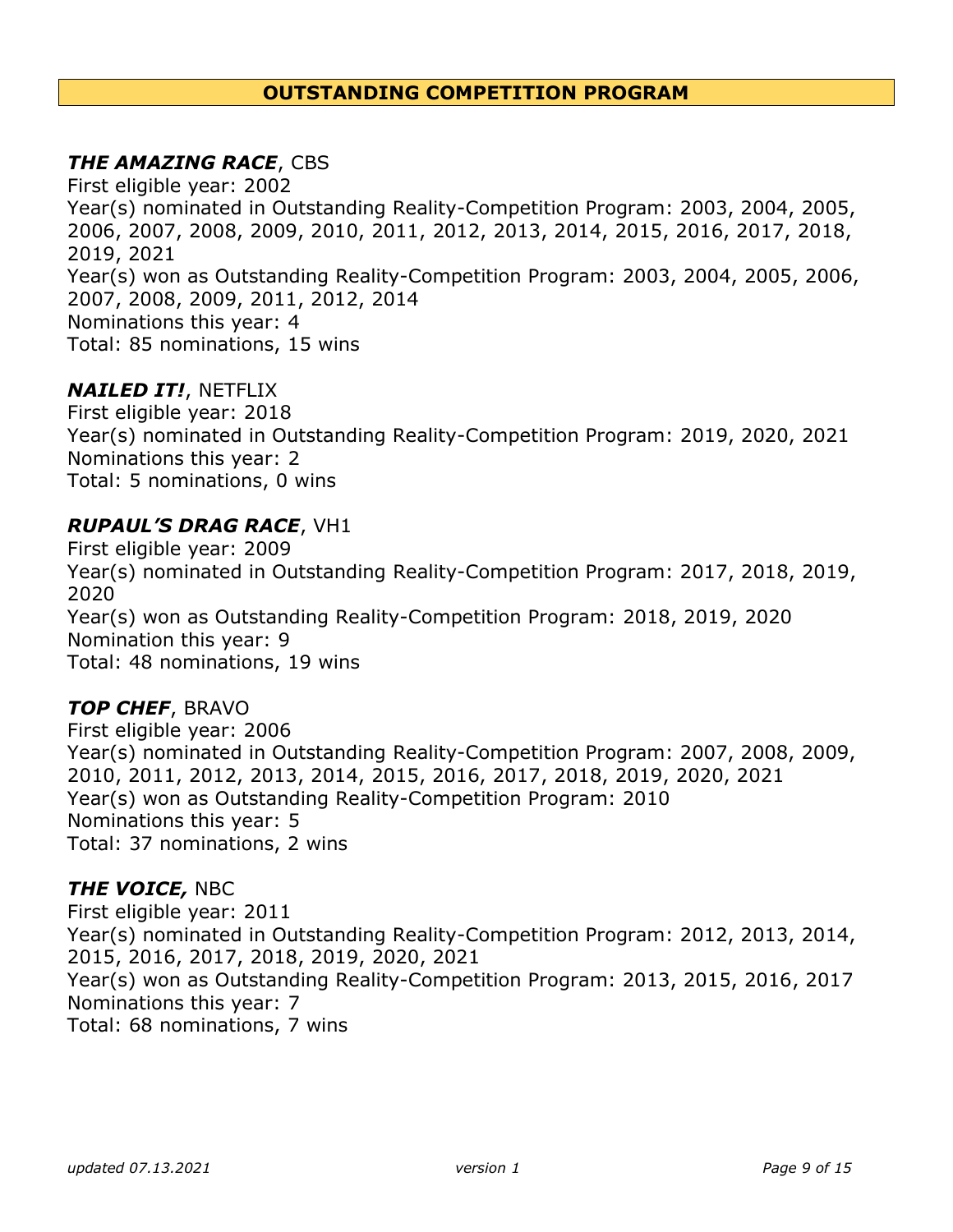# **OUTSTANDING VARIETY TALK SERIES**

# *CONAN,* TBS

First eligible year: 2011 Year(s) nominated in Outstanding Variety Talk Series: 2021 Nominations this year: 1 Total: 9 nominations, 0 wins

# *THE DAILY SHOW WITH TREVOR NOAH*, COMEDY CENTRAL

First eligible year: 2016 Year(s) nominated in Outstanding Variety Talk Series: 2018, 2019, 2020, 2021 Nominations this year: 1 Total: 10 nominations, 0 wins

# *JIMMY KIMMEL LIVE!*, ABC

First eligible year: 2003 Year(s) nominated in Outstanding Variety Talk Series: 2015, 2016, 2017, 2018, 2019, 2020, 2021 Year(s) nominated in Outstanding Variety, Music Or Comedy Series: 2012, 2013, 2014 Nominations this year: 2 Total: 33 nominations, 3 wins

# *LAST WEEK TONIGHT WITH JOHN OLIVER*, HBO

First eligible year: 2015 Year(s) nominated in Outstanding Variety Talk Series: 2015, 2016, 2017, 2018, 2019, 2020 Years won in Outstanding Variety Talk Series: 2016, 2017, 2018, 2019, 2020, 2021 Nominations this year: 7 Total: 52 nominations, 20 wins

### *THE LATE SHOW WITH STEPHEN COLBERT*, CBS

First eligible year: 2016 Year(s) nominated in Outstanding Variety Talk Series: 2017, 2018, 2019, 2020, 2021 Nominations this year: 5 Total: 18 nominations, 0 wins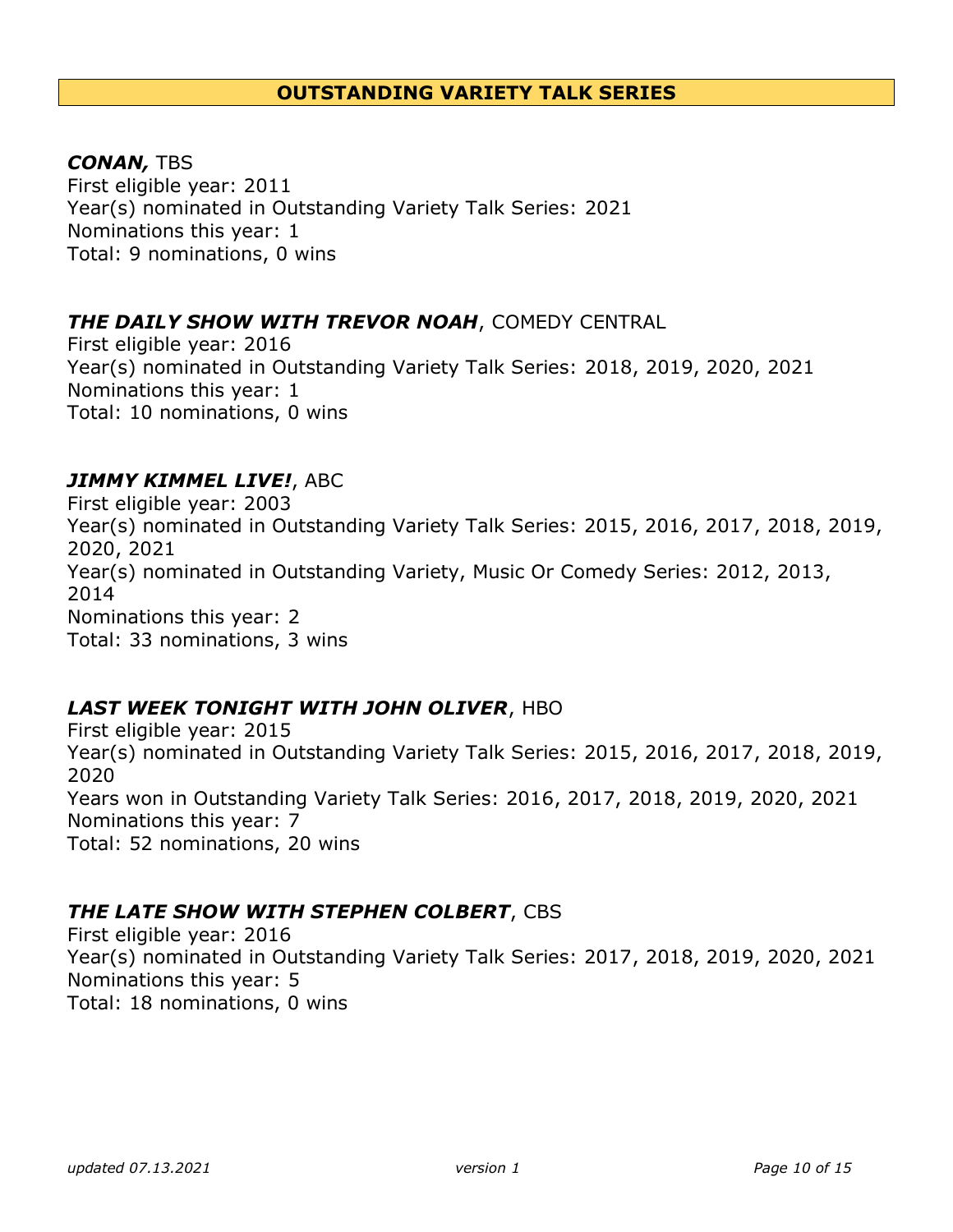# **OUTSTANDING VARIETY SKETCH SERIES**

# *A BLACK LADY SKETCH SHOW*, HBO

First Eligible Year: 2020 Year(s) nominated in Outstanding Variety Sketch Series: 2020, 2021 Nominations this year: 5 Total: 8 nominations, 0 wins

# *SATURDAY NIGHT LIVE*, NBC

First Eligible Year: 1976 Year(s) nominated in Outstanding Variety Sketch Series: 2015, 2016, 2017, 2018, 2019, 2020, 2021 Years won in Outstanding Variety Sketch Series: 2017, 2018, 2019, 2020 Years nominated in Outstanding Variety, Music Or Comedy Series: 1978, 1989, 1990, 1993, 1994, 2001, 2002, 2003, 2004, 2008, 2009, 2010, 2011, 2012, 2013, 2014 Year won in Outstanding Variety, Music Or Comedy Series: 1993 Nominations this year: 21 Total: 306 nominations, 78 wins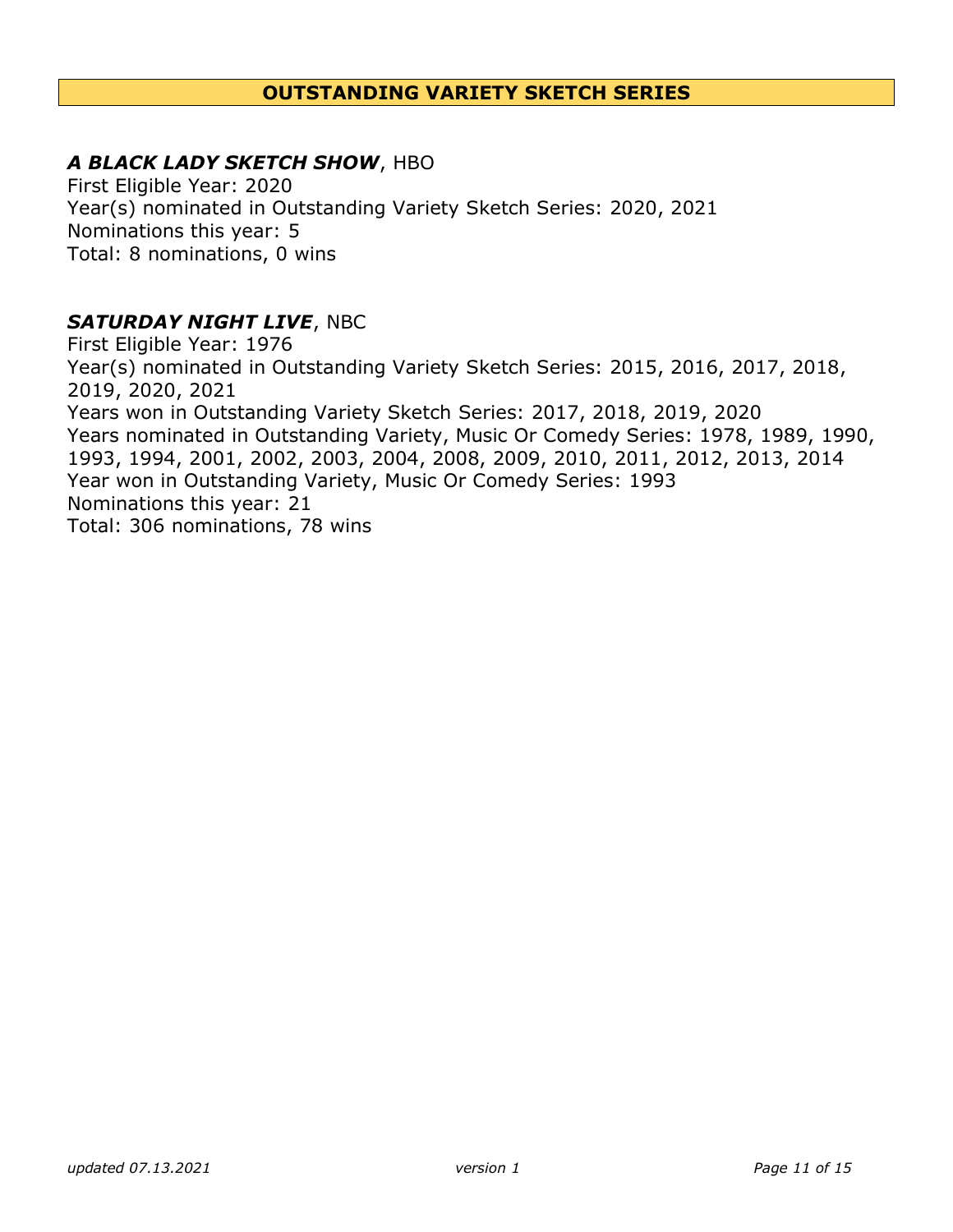# **OUTSTANDING LIMITED OR ANTHOLOGY SERIES**

# *I MAY DESTROY YOU*, HBO

9 nominations

# *MARE OF EASTTOWN*, HBO

16 nominations

# *THE QUEEN'S GAMBIT*, NETFLIX

18 nominations

# *THE UNDERGROUND RAILROAD*, PRIME VIDEO

7 nominations

# *WANDAVISION*, DISNEY+

23 nominations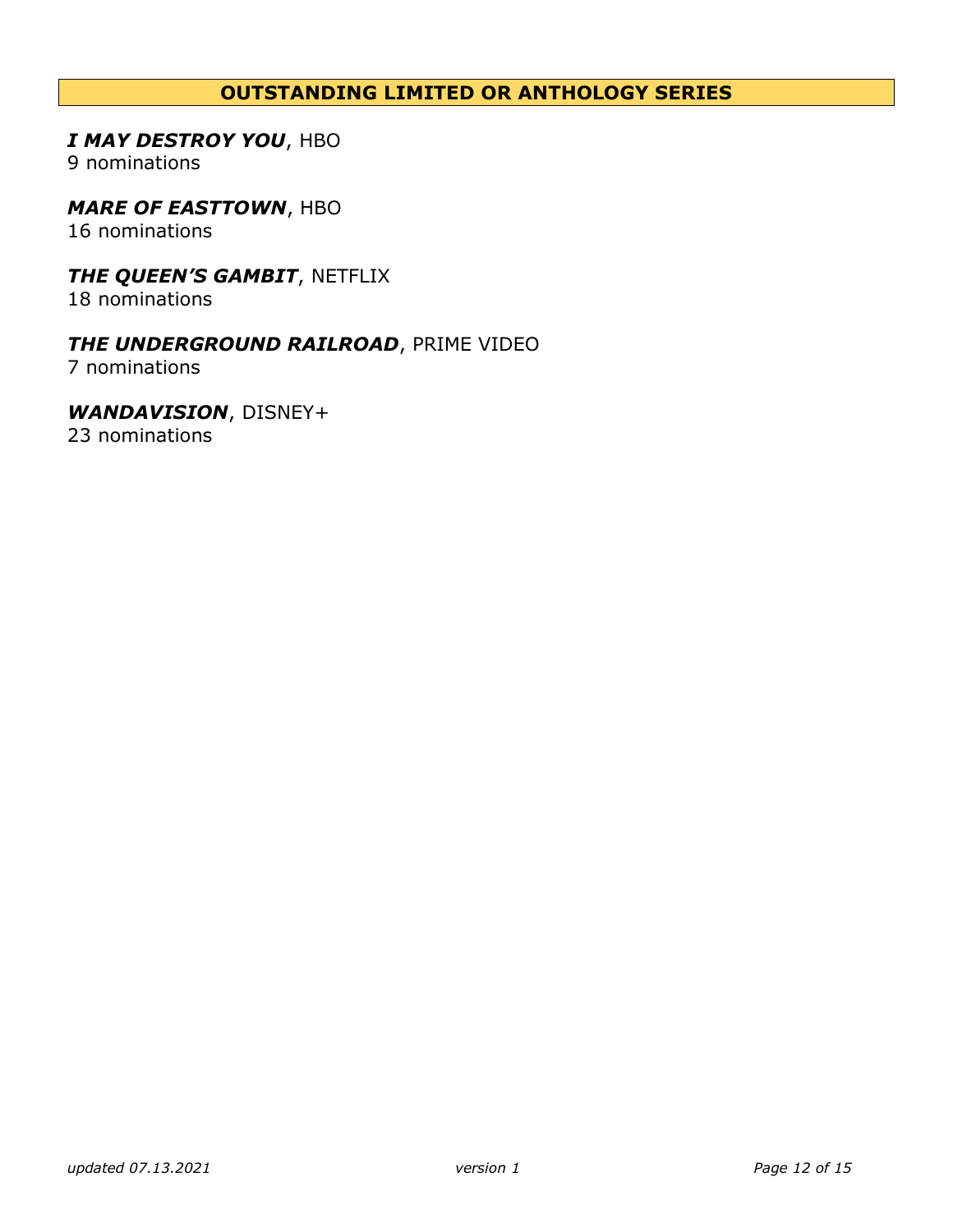# **OUTSTANDING MOVIE**

# *DOLLY PARTON'S CHRISTMAS ON THE SQUARE***,** NETFLIX

2 nominations

# *OSLO***,** HBO

2 nominations

# *ROBIN ROBERTS PRESENTS: MAHALIA***,** LIFETIME

1 nomination

# *SLYVIE'S LOVE***,** PRIME VIDEO

1 nomination

# *UNCLE FRANK***,** PRIME VIDEO

1 nomination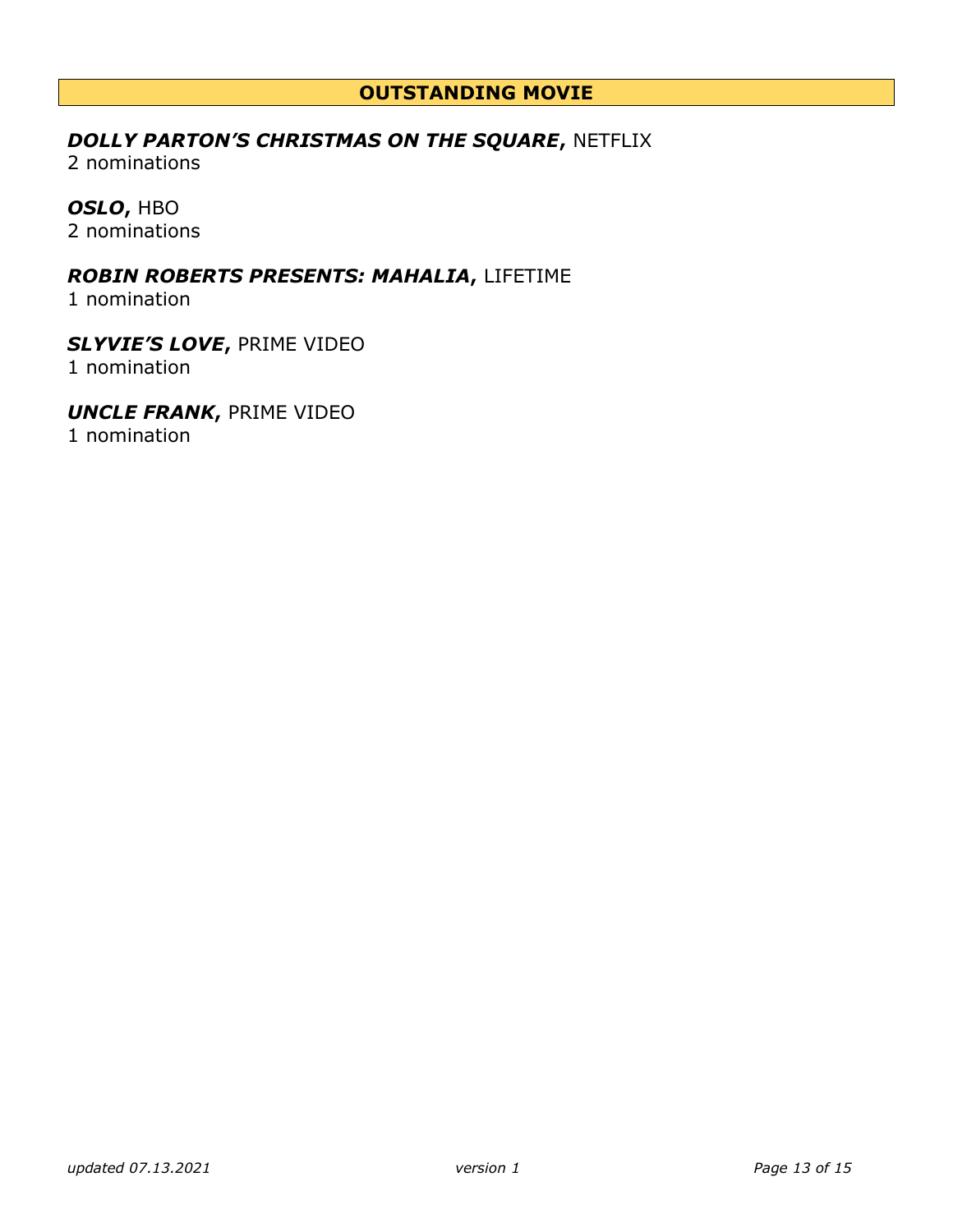#### **OUTSTANDING COMEDY SERIES**

#### *BLACK-ISH*, ABC

First eligible year: 2015 Year(s) nominated in Outstanding Comedy Series: 2016, 2017, 2018, 2021 Nominations this year: 5 Total: 24 nominations, 1 win

#### *COBRA KAI*, NETFLIX

First eligible year: 2018 Year(s) nominated in Outstanding Comedy Series: 2021 Nominations this year: 4 Total: 6 nominations, 0 wins

#### *EMILY IN PARIS*, NETFLIX

First eligible year: 2021 Year(s) nominated in Outstanding Comedy Series: 2021 Nominations this year: 2

#### *THE FLIGHT ATTENDANT*, HBO MAX

First eligible year: 2021 Year(s) nominated in Outstanding Comedy Series: 2021 Nominations this year: 9

#### *HACKS,* HBO MAX

First eligible year: 2021 Year(s) nominated in Outstanding Comedy Series: 2021 Nominations this year: 15

#### *THE KOMINSKY METHOD*, NETFLIX

First eligible year: 2019 Year(s) nominated in Outstanding Comedy Series: 2020 Nominations this year: 6 Total: 12 nominations, 0 wins

#### *PEN15*, HULU

First eligible year: 2019 Year(s) nominated in Outstanding Comedy Series: 2021 Nominations this year: 3 Total: 4 nominations, 0 wins

#### *TED LASSO*, APPLE TV+

First eligible year: 2021 Year(s) nominated in Outstanding Comedy Series: 2021 Nominations this year: 20